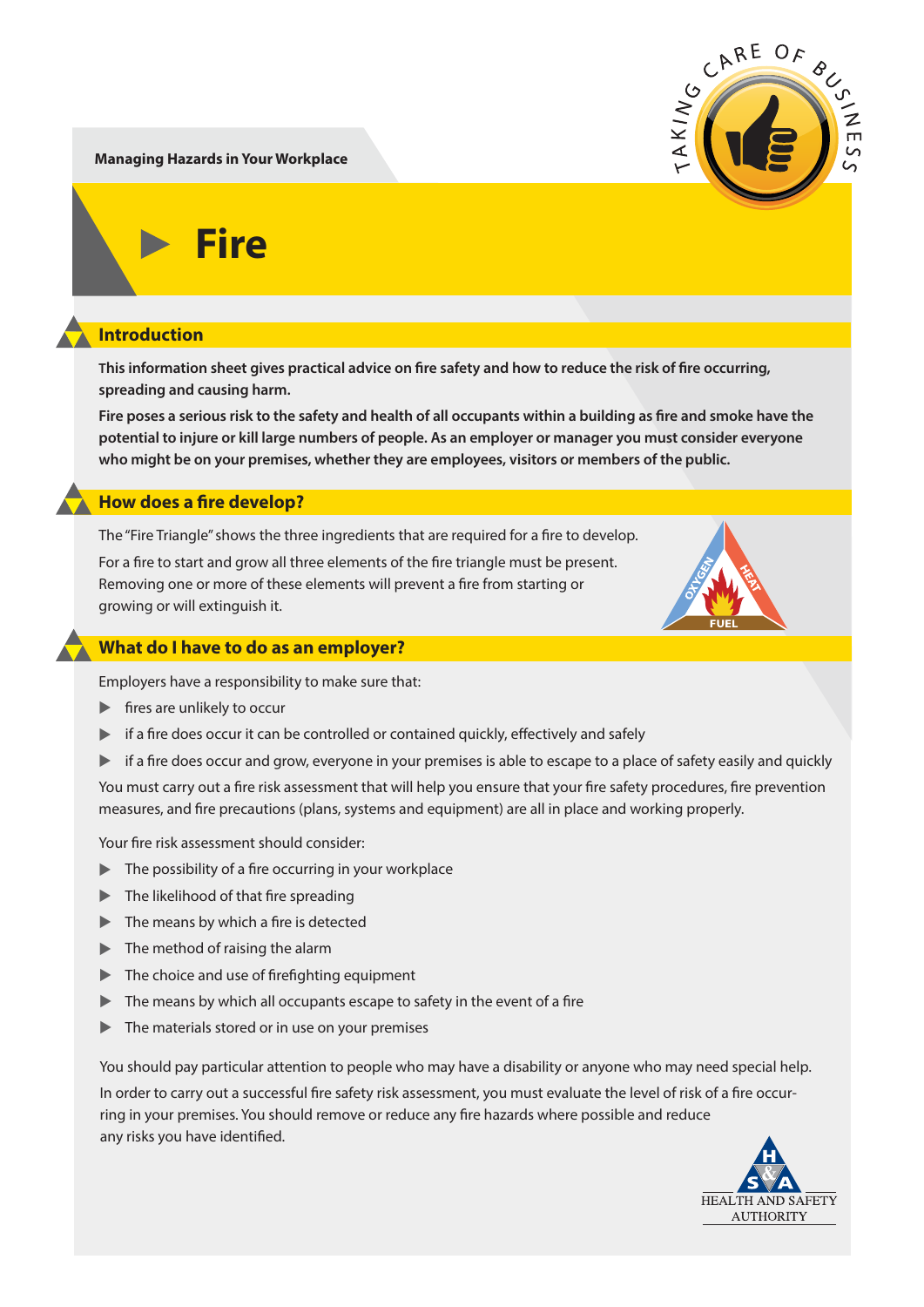



Whilst carrying out a fire risk assessment you should consider the following:

#### **Identify the fire hazards**

- $\blacktriangleright$  The combustible / flammable material within your premises
	- $\triangleright$  e.g. the build-up of waste, display materials, packaging, textiles, liquids, stock or overstocked products
- $\bigvee$  The sources of ignition
	- $\triangleright$  e.g. naked flames, heaters, electrical / mechanical equipment or some commercial processes
- $\blacktriangleright$  The source of oxygen
	- $\triangleright$  e.g. air conditioning or medicinal or commercial oxygen supplies

#### **Decide who might be harmed and how**

You will need to identify those people who may be especially at risk on your premises such as:

- **EXEC** People working near to fire dangers
- **Example 20** People working alone or in isolated areas (such as in roof spaces or storerooms)
- $\blacktriangleright$  Children or parents with babies, the elderly or infirm and people who are disabled

#### Assess the level of risk of the potential for a fire to start in your premises

### Put control measures in place to remove or reduce any fire hazards where possible and reduce any risks **you have identified.**

For example:

- $\blacktriangleright$  Replace highly flammable materials with less flammable ones
- $\blacktriangleright$  Make sure you separate combustible / flammable materials from sources of ignition

When you have reduced the risk as far as possible, you must assess any risk that is left and decide whether there are any further measures you need to take to make sure you provide a reasonable level of fire safety. You must also provide appropriate information, instruction and training to your employees about the fire precautions in your workplace.

# **Risk of Fire**

Many workplaces will have work activities which cause a risk of fire. Some of these work activities present fire hazards that are unavoidable – in these cases the fire risk must be managed and controlled. Any work activity that presents a fire hazard that is avoidable should be removed and replaced by a less hazardous option.

In many cases the fire hazard might arise from everyday work activities such as cooking or electricity. Planned activities involving naked flames will pose a significant fire risk.

In other cases the activities specific to the workplace may indirectly pose a risk of fire, for example the use of substances such as flammable gases or solvents.

Work undertaken by construction or maintenance contractors on your premises needs to be considered. Consult with them on:

 $\blacktriangleright$  The existing fire safety arrangements within your premises

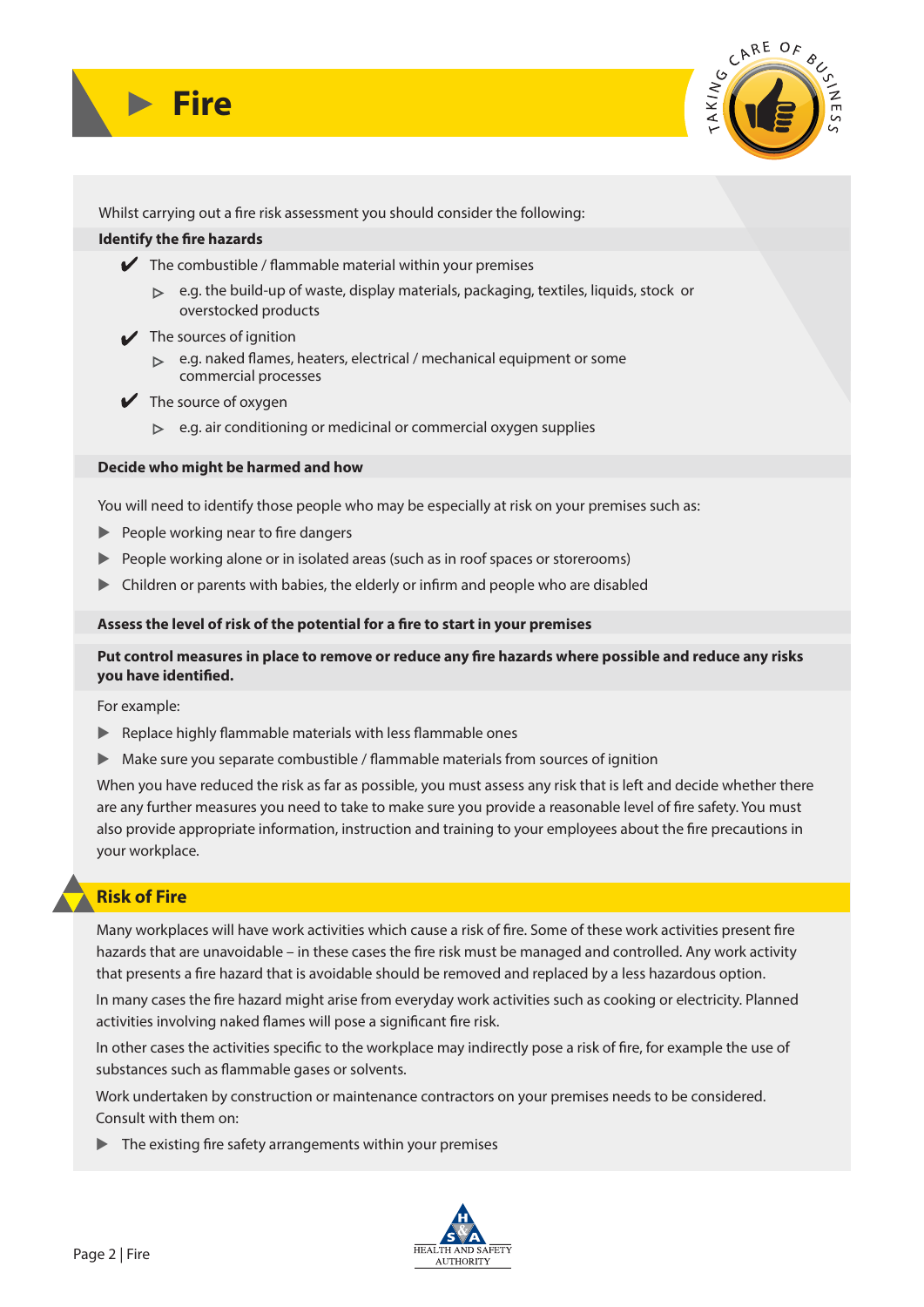

- ▲ Any changes to the layout of the premises (either temporary or otherwise)
- Any fire escape routes being affected
- $\blacktriangleright$  Switching off the fire detection and fire alarm systems
- $\blacktriangleright$  Construction work processes involving heat or the use of flammable materials
- **Use of firefighting equipment**

**Fire**

Revised fire safety plans and procedures may need to be produced for your premises and communicated to your employees during the course of construction or maintenance work.



*Smoke Detector*

# **General Fire Precautions**

# **1. Fire Detection and Warning System**

The sooner the outbreak of a fire is detected and brought to the attention of those on the premises the more likelihood that the fire will be prevented from developing and the more time is available to evacuate if necessary.

- ▶ Fire detection and warning systems vary greatly. Your system must be appropriate to the uses of the building and for the protection of life; it must be able to detect the earliest onset of fire in all parts of the building including unoccupied areas, car parks, concealed areas, service shafts and stores; and it must be able to provide adequate audible and / or visual warning to all persons.
- ▲ Fire detection and warning systems should be designed and installed in accordance with relevant Irish or European standards and Codes of Practice.
- Ine correct selection and installation of fire detectors will significantly reduce the amount of false alarms.
- $\blacktriangleright$  Also consider the occupants of the building as a valuable reliable detector of a fire.

Once a fire has been detected it is vital that this occurrence is immediately communicated effectively to all occupants of the building. In almost all buildings fire detection systems are linked with a suitable electrically operated fire warning system.

- ▲ Manual call points should be located at strategic points within the building especially along escape routes.
- ▶ Automatic fire detectors should be linked to automatic sounders. The sound from these units must be clearly heard throughout the workplace and should be distinct from all other sounds within the workplace.
- If Visual alarms may be needed where hearing protection aids are required to be worn, or where an employee has a hearing impairment.

# **2. Emergency Escape Route**

Escape routes are safe routes for people to leave the building once a fire has been detected and/or the alarm has sounded.

In avoid occupants being trapped by fire or smoke there should be alternative escape routes from all parts of the building.

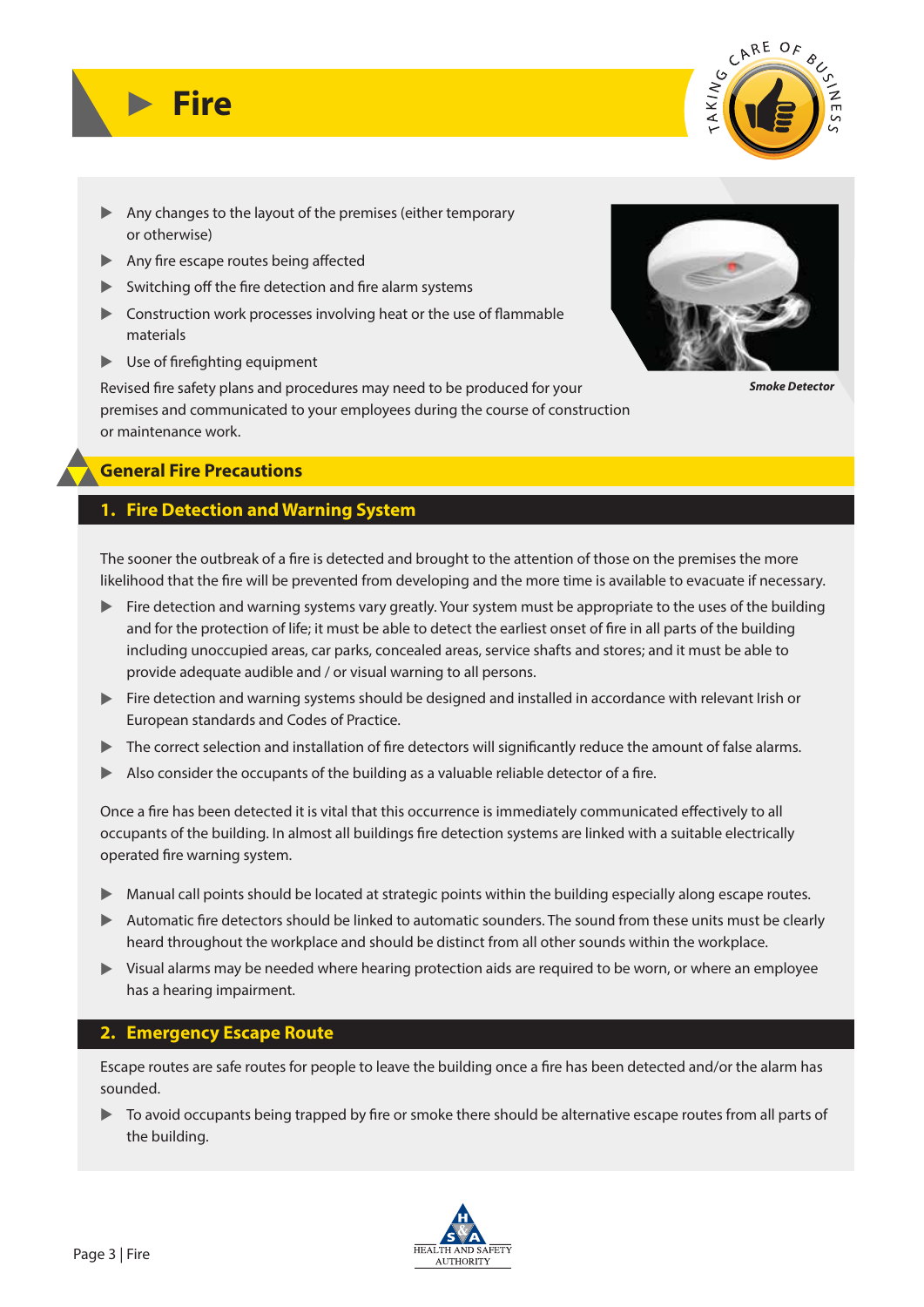

- ▲ The number of escape routes required depends on the number of people, use and layout of the building.
- If the distance people have to travel to escape should be as short as possible. The travel distance should be measured from the farthest point in a room to the door of a protected stairway or, if there is no protected stairway, to the final exit from the building.

Travel distances allowable depend on:

 $\triangleright$  The use of the building

**Fire**

- $\triangleright$  The risk of a fire starting and spreading quickly
- $\triangleright$  The material stored or in use within the building
- $\triangleright$  The occupancy type



*Emergency Escape Route*

- In Stairways, corridors and areas near the fire exits should be kept clear of obstructions and material which can catch fire.
- Escape routes must be adequately fire protected and appropriately signed to assist occupants in finding the final exit door.
- ▶ High risk rooms such as plant rooms, boiler rooms, communications rooms and stores should not lead directly onto a fire protected stairway.
- **Emergency lighting should be provided to assist occupants escape in the event of power failure.**
- ▶ Final exit doors on escape routes that lead to the outside must always be available for use without the use of a key, and must open outwards.
- ▶ Employees must be made aware of all possible escape routes. Fire drills should be undertaken at regular intervals to ensure that all employees are familiar with the evacuation strategy / escape plan.
- ▶ You must consider the needs of people with a disability that may be on your premises when planning an evacuation strategy.

### **3. Means of Firefighting**

All workplaces must be equipped with firefighting equipment that is appropriate to the type of fire that is likely to occur within the workplace. The choice, number and location of the equipment will depend on the risk of a fire and the type of a fire that might occur.

Firefighting equipment can range from simple fire blankets, portable fire extinguishers and fire hose reels to sprinkler systems.

- **Examber 1** Firefighting equipment must be in place for employees to extinguish a fire in its early stages, without exposing themselves to danger and to aid evacuation if needed.
- **Examber 1** Firefighting equipment must be suitable to the risks, and employees need to be trained in its proper use.



*Fireghting Equipment*

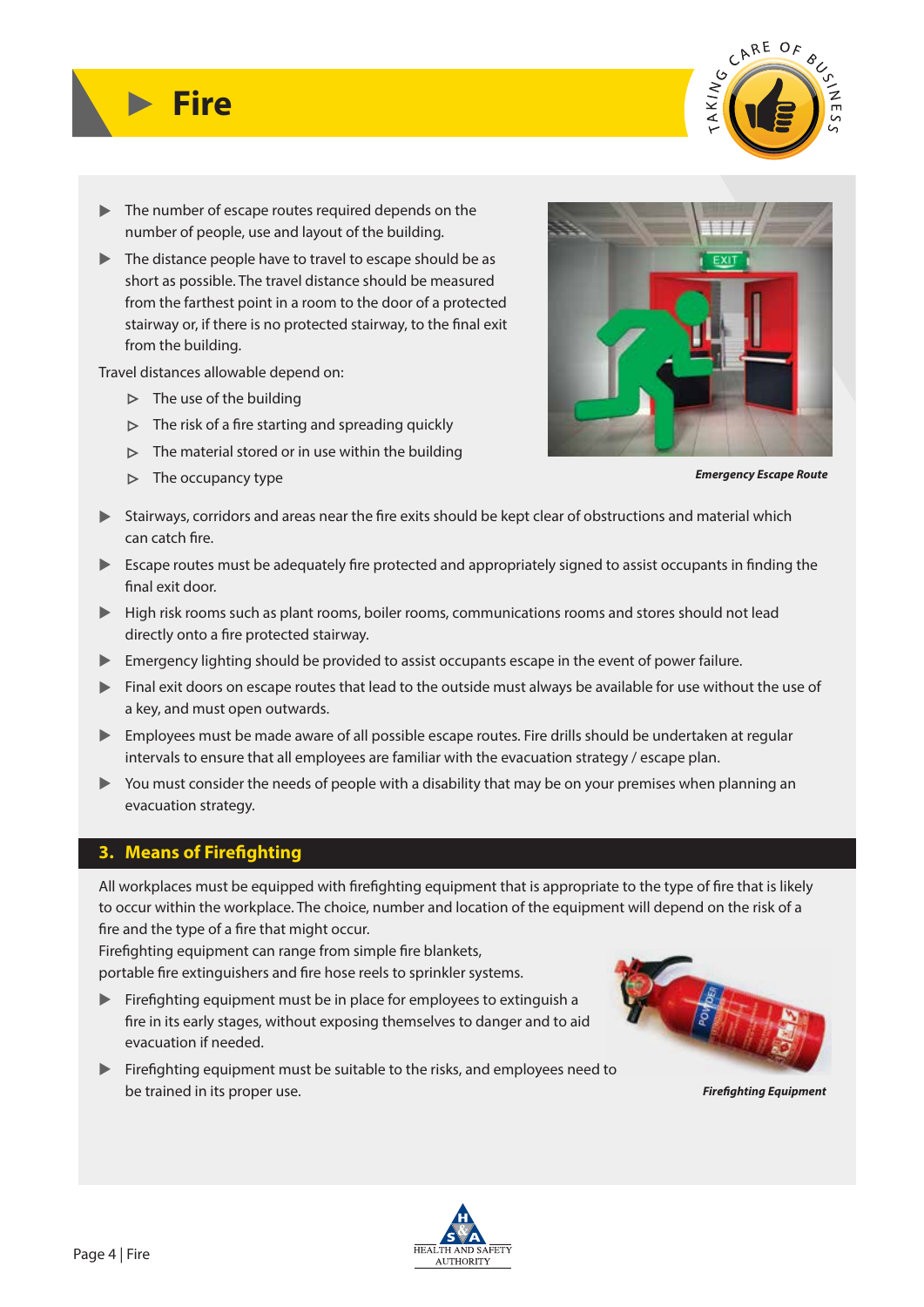

### **4. Emergency Plan**

**Fire**

You need to prepare an emergency plan, tailored to your premises, which gives the steps to be taken immediately in the event of a fire being detected. You will also need to give your employees instructions, information and training on the contents of the emergency plan. Consider training specific staff in becoming fire marshals, with specific responsibilities in the event of a fire occurring. The emergency plan may include the following:

- $\blacktriangleright$  What staff should do if they discover a fire
- **How to commence the evacuation of the premises**
- **Locations of assembly**
- **Leape** Identification of key escape routes
- **Arrangements for firefighting**
- $\blacktriangleright$  The duties and identification of staff that have specific responsibilities
- ▶ Arrangements for the safe evacuation of people identified as being especially at risk, such as young people, those with disabilities or employees working alone
- ▲ Any machines / processes / appliances / power supplies that need to be stopped or isolated
- ▶ How the fire and rescue service will be called and who will be responsible for doing this
- I Procedures for meeting the fire and rescue service on their arrival and notifying them of any special risks, for example the location of highly flammable materials
- ▲ What training employees need and the arrangements for ensuring that this training is given

### **5. Good Housekeeping**

This is an essential element in fire safety management. Carelessness and untidiness not only make the outbreak of a fire more likely but will also create conditions which may allow a fire to spread more rapidly.

- ▶ Waste should not be stored, even as a temporary measure, in escape routes such as corridors, stairways or lobbies, or where it can come into contact with potential sources of heat. Waste should be removed at least daily and stored away from the building in suitable containers.
- ▶ Do not allow combustible waste, unused materials, and redundant packaging, such as cardboard, containers or pallets, to build up at the workplace – have them removed regularly. Where a skip is provided for the collection of waste, it should be positioned so that a fire in it will not put the workplace, or any other structure, at risk.
- In the workplace which are not normally occupied, such as basements, store rooms and any area where a fire could grow unnoticed should be regularly inspected and cleared of non-essential materials. You should also protect such areas against entry by unauthorised people.

### **6. Maintenance and Testing of Fire Safety Measures and Equipment**

All fire safety measures and equipment in the workplace must be kept in effective working order. This includes all fixtures and fittings such as fire doors, staircases, corridors, fire detection and alarm systems, notices and emergency lighting, firefighting equipment (both fixed and portable), fire mains (internal and external) and fire hydrants.